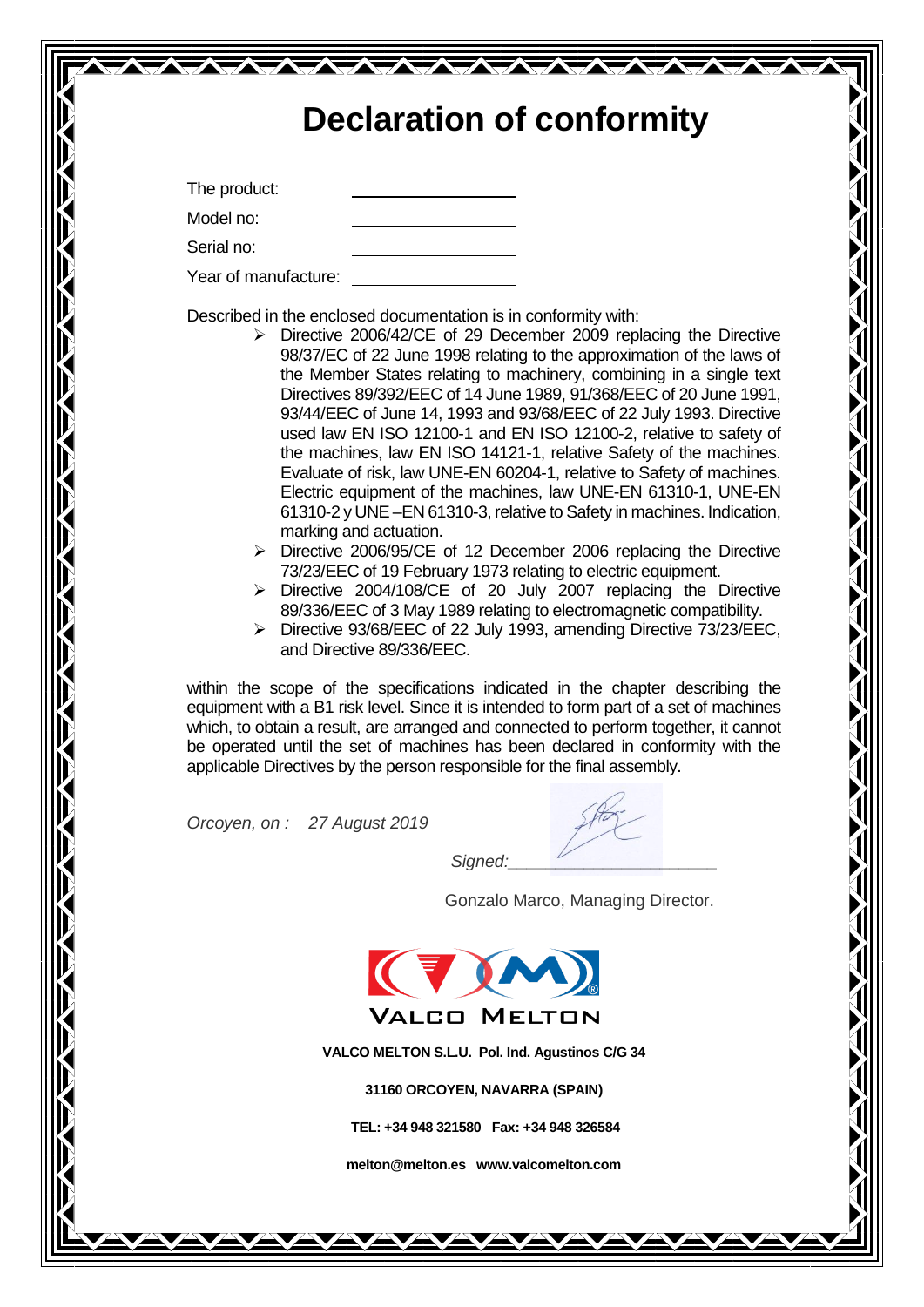# *CONTROL REGISTRATION*

| <b>ELECTRIC CHECK:</b>               | Ω        |
|--------------------------------------|----------|
| <b>CONTROL BOARD CHECK:</b>          | $\Omega$ |
| TEMPERATURE CONTROL CHECK 150/180°C: | $\Omega$ |
| <b>HYDRAULIC CHECK (100 bar):</b>    | $\Omega$ |
| <b>PNEUMATIC CHECK:</b>              | $\Omega$ |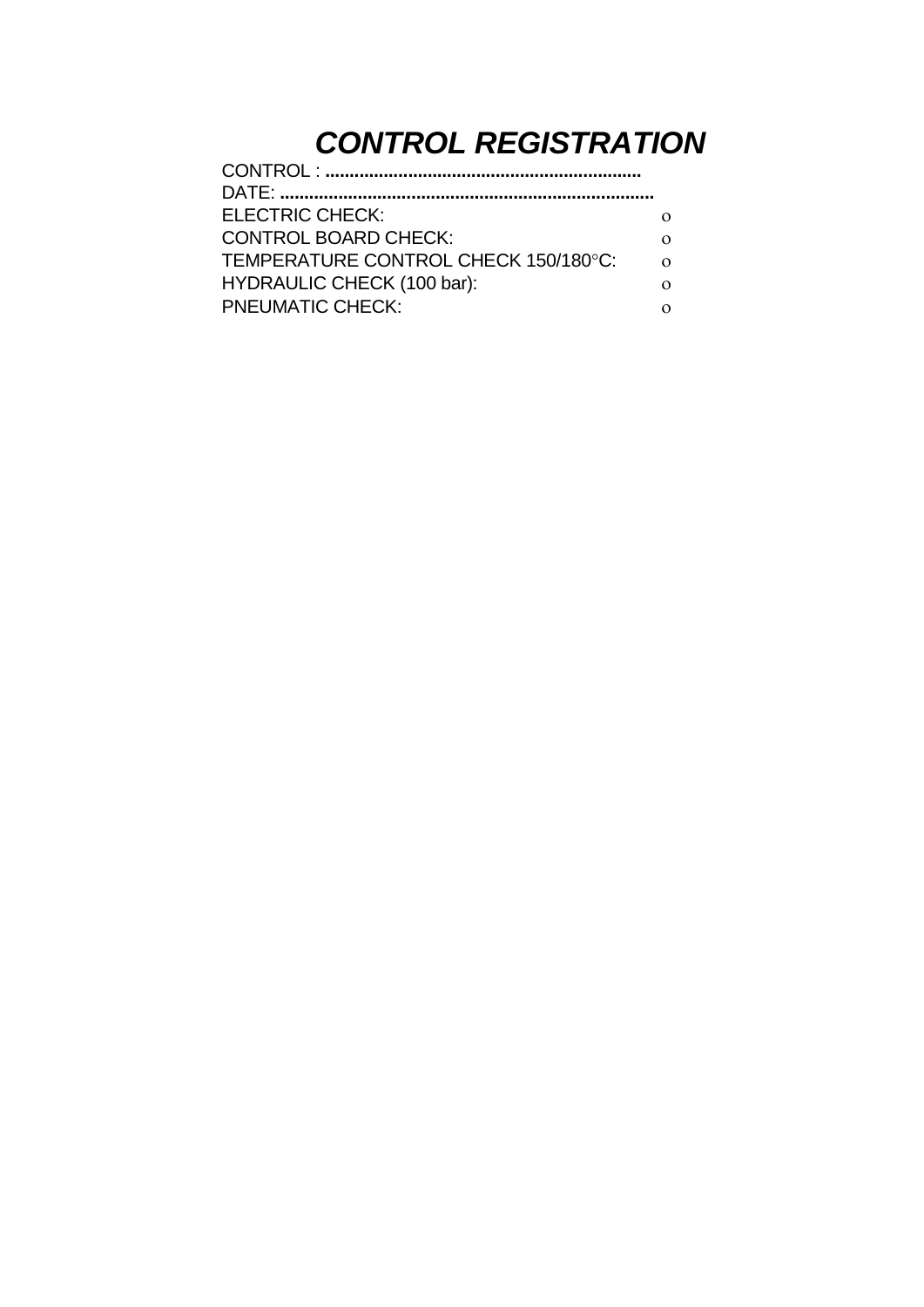#### **APPLICATOR SERIAL**

\_\_\_\_\_\_\_\_\_\_\_\_\_\_\_\_\_\_\_\_\_\_\_\_\_\_\_\_\_\_\_\_\_

# **GUARANTEE CARD**

| <b>APPLICATOR</b> | <b>SERIAL</b> |  |
|-------------------|---------------|--|
|                   |               |  |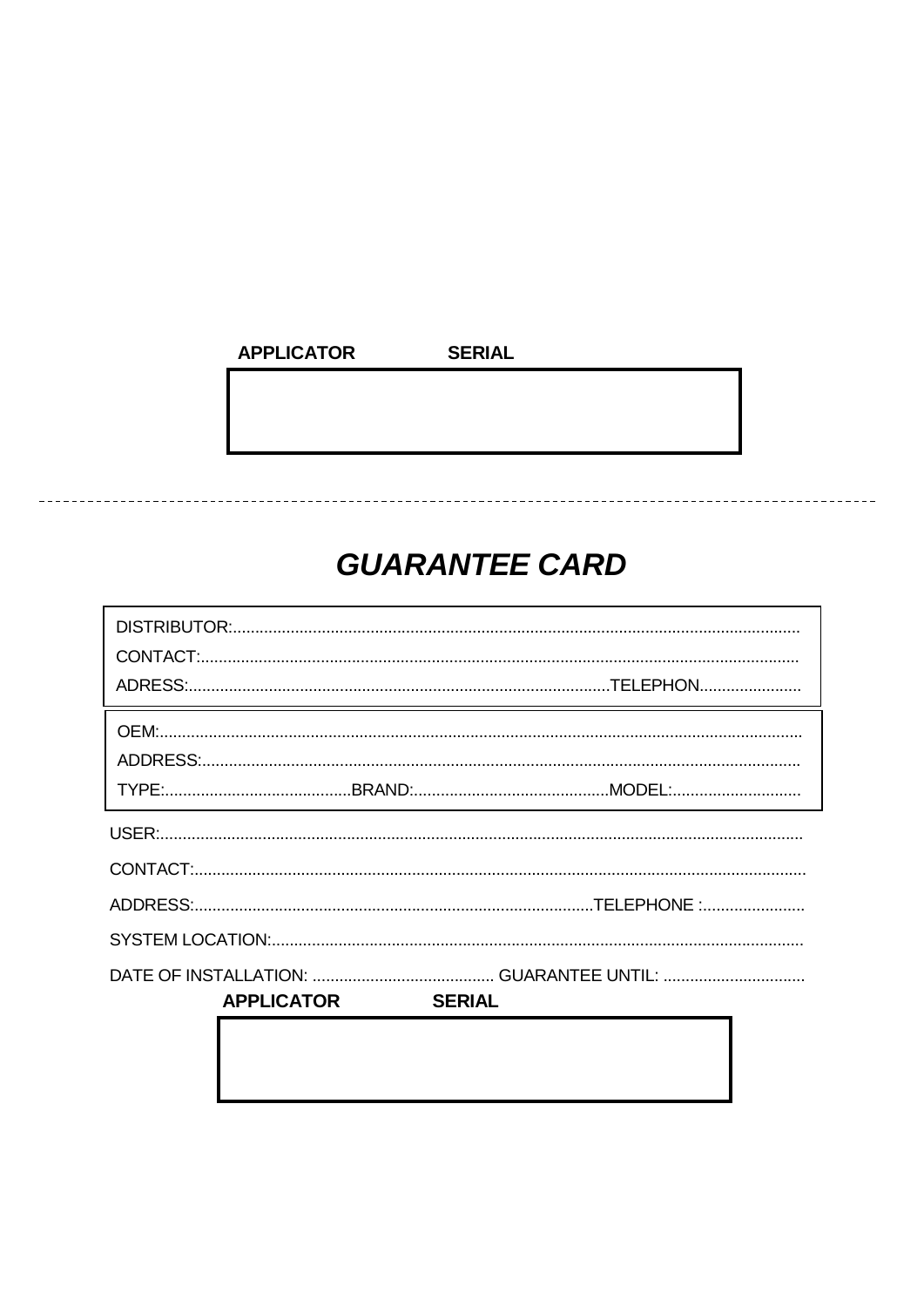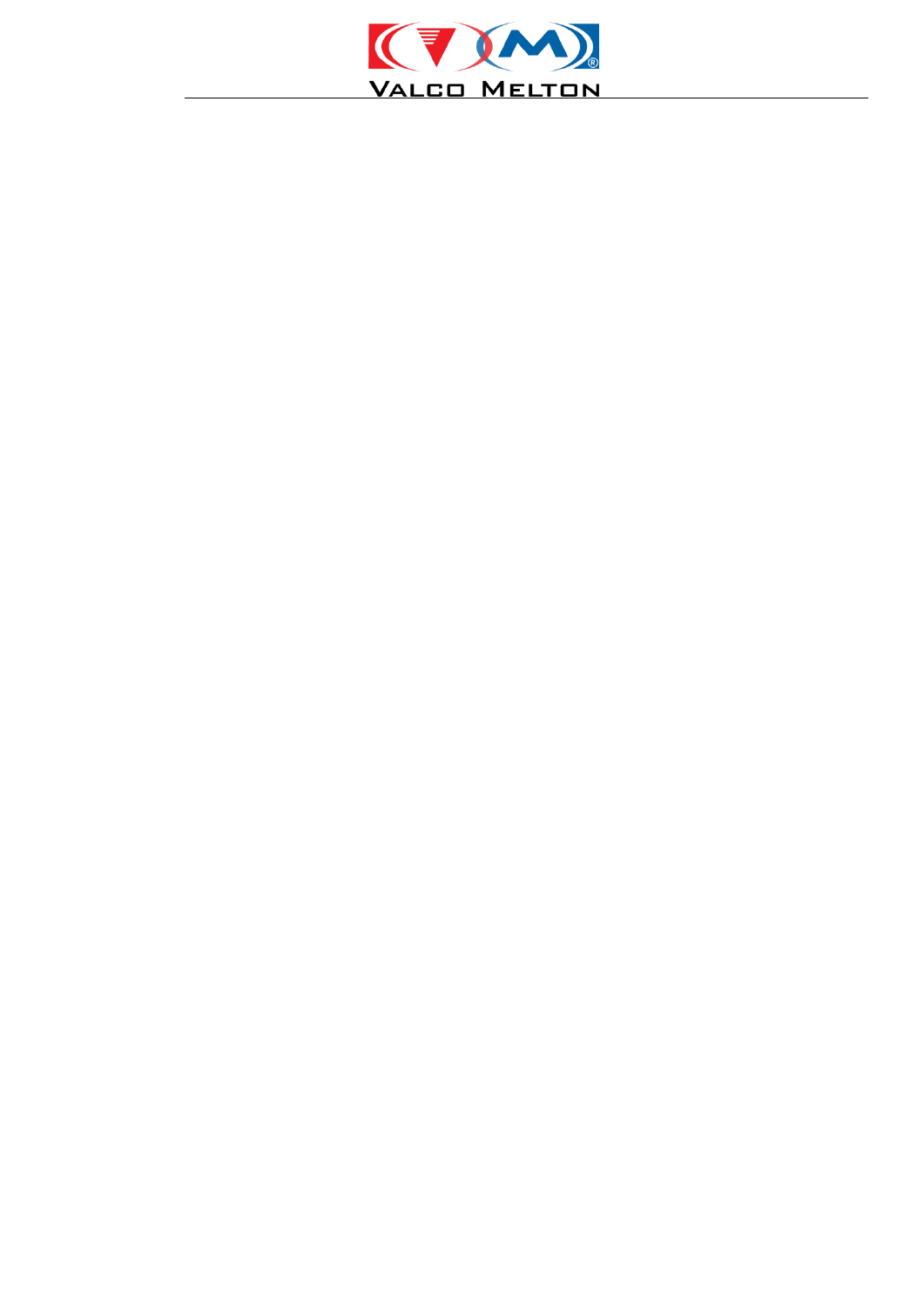

# **CHAPTER 1 SAFETY INSTRUCTIONS**

Make sure that you read this handbook and the main machine's operating manual before using the applicator.



**The applicator should only be operated by qualified personnel**  skilled in its use and aware of the risks involved and the pertinent safety measures. Otherwise there is a risk of damage to equipment or persons.



## **Risk of burns.**

When in operation, the applicator reaches temperatures of up to 230 °C. Before handling, make sure that it is switched off and always wear **protective gloves** compliant with EN 407 and EN 420 standards, protecting the hands against burns produced by hot masses at temperatures of over 100 °C.





.Risk of splashing glue at high temperatures and speed.

The applicator applies glue at high temperatures and pressures, and it may splash at high speed for a distance of 1 m.

Use gloves and **protective clothing** compliant with EN510 and EN340 standards and **face shields** compliant with the EN 166 standard.

Make sure that the system is depressurised before releasing a connection.

### **Risk of electric discharge.**



Switch the power off before manipulating the applicator. Do not use it if it is damageg or has been modified.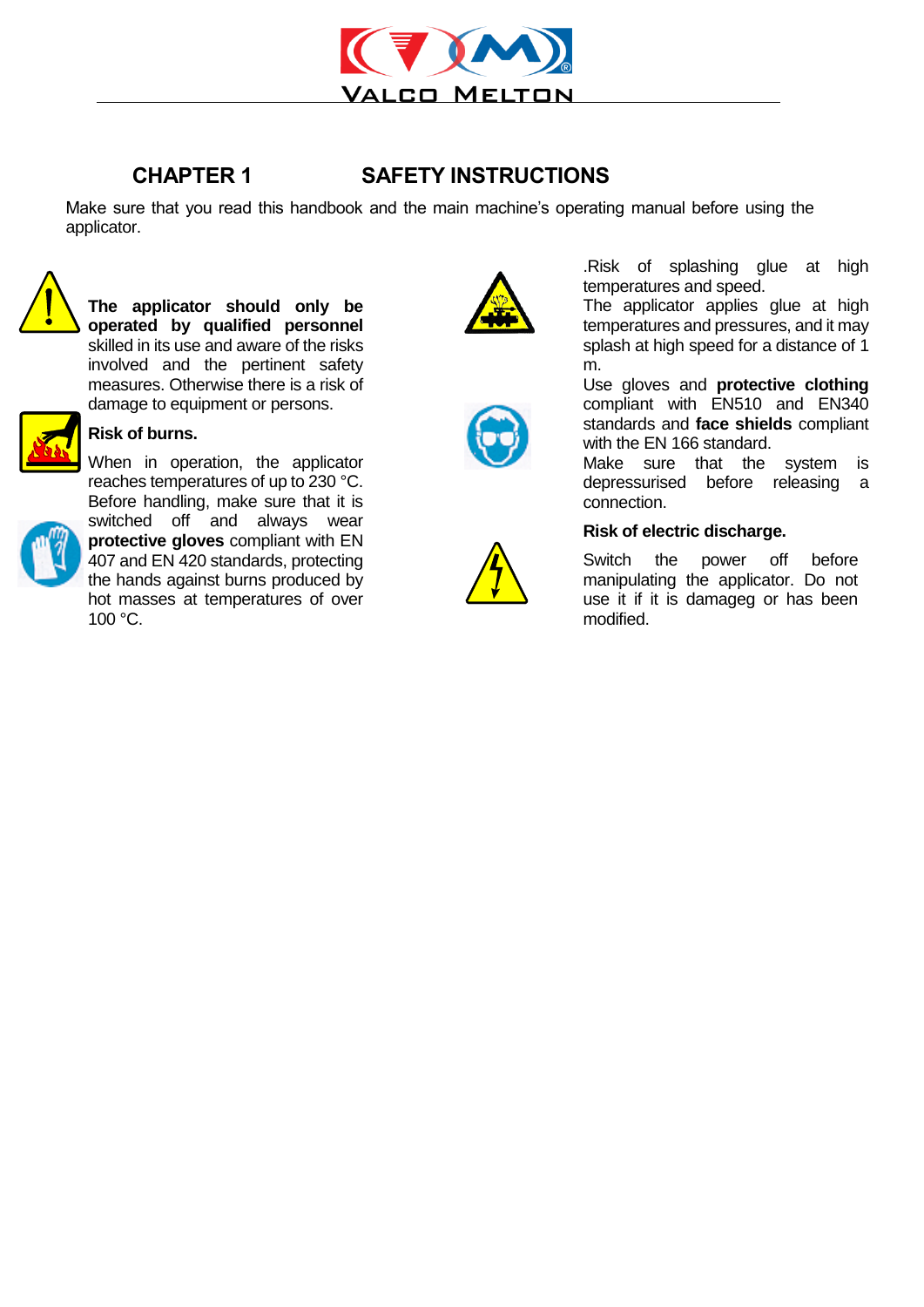

# **CHAPTER 2 DESCRIPTION AND FUNCTION**

The gun is the part that applies the hot-melt (or similar material) to the substrate. It consists of a heated body which receives the glue, and a injection module, with air-controlled opening. The coating width can be regulated between 0 to 60 mm.



.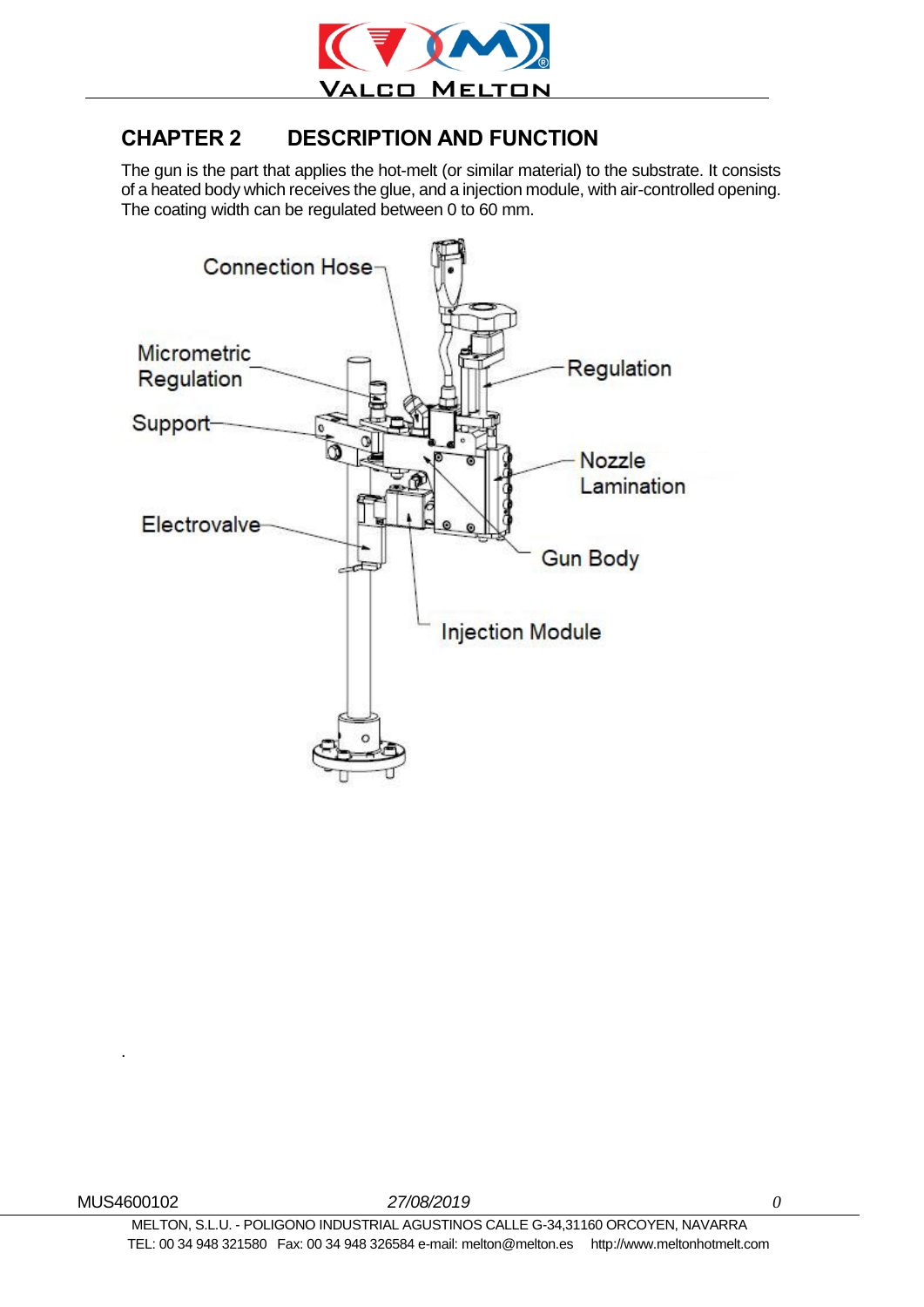

### **Body of the gun:**

The body of the gun distributes the adhesive to the injector modules. It is heated by heating elements, with temperatures controlled by a probe (PT-100 or NICKEL, depending on the temperature control model) from the main machine. It is fitted with a rapid release electric connector.

It can include a filter to remove impurities from the glue.

### **Suck back Injection module:**

The modules controls the supply of the adhesive to nozzle. It has an open/close system consisting of a needle and a seating. The pressure brought to bear by the needle on the seating depends on a resort pre-set at 4kg/cm<sup>2</sup>. It opens by means of a pneumatic embolus pulling on the needle. When the module closes it sucks back the adhesive avoiding the drop of adhesive.

### **Nozzles:**

The nozzle controls the hot-melt coating. The gun has a coating width regulation system that allows coating applications between 0 to 60 mm.

# **CHAPTER 3 INSTALLATION.**

The applicator is supplied completely assembled. Installation consists of:

- Screwing the body to the bracket.
- Connecting the adhesive hose to the applicator plug. Two spanners are used. Make sure that the closure is firm, with no possibility of glue leakage when the applicator is heated.
- Connecting the electric connector to the hose.
- Connecting the air intake pipes to the open air intake pipes of the modules and the heaters.

# **CHAPTER 4 ADJUSTMENT AND USE**



**WARNING:** The gun is used to applying glue at high temperatures and pressures. In the safety instructions are not followed, there is a risk of damage to the equipment or injury to the user or other people in the vicinity.

The adhesive application conditions are regulated from the gun feed equipment. Adjust the parameters according to requirements. The air application pressure is conrolled by a regulator installed in the feed system. Module opening is programmed from the main machine. Regulate the module opening pressure to guarantee that they open. Synchronism in multiple guns:

The maximum coating width is 60 mm, it is regulated with a crank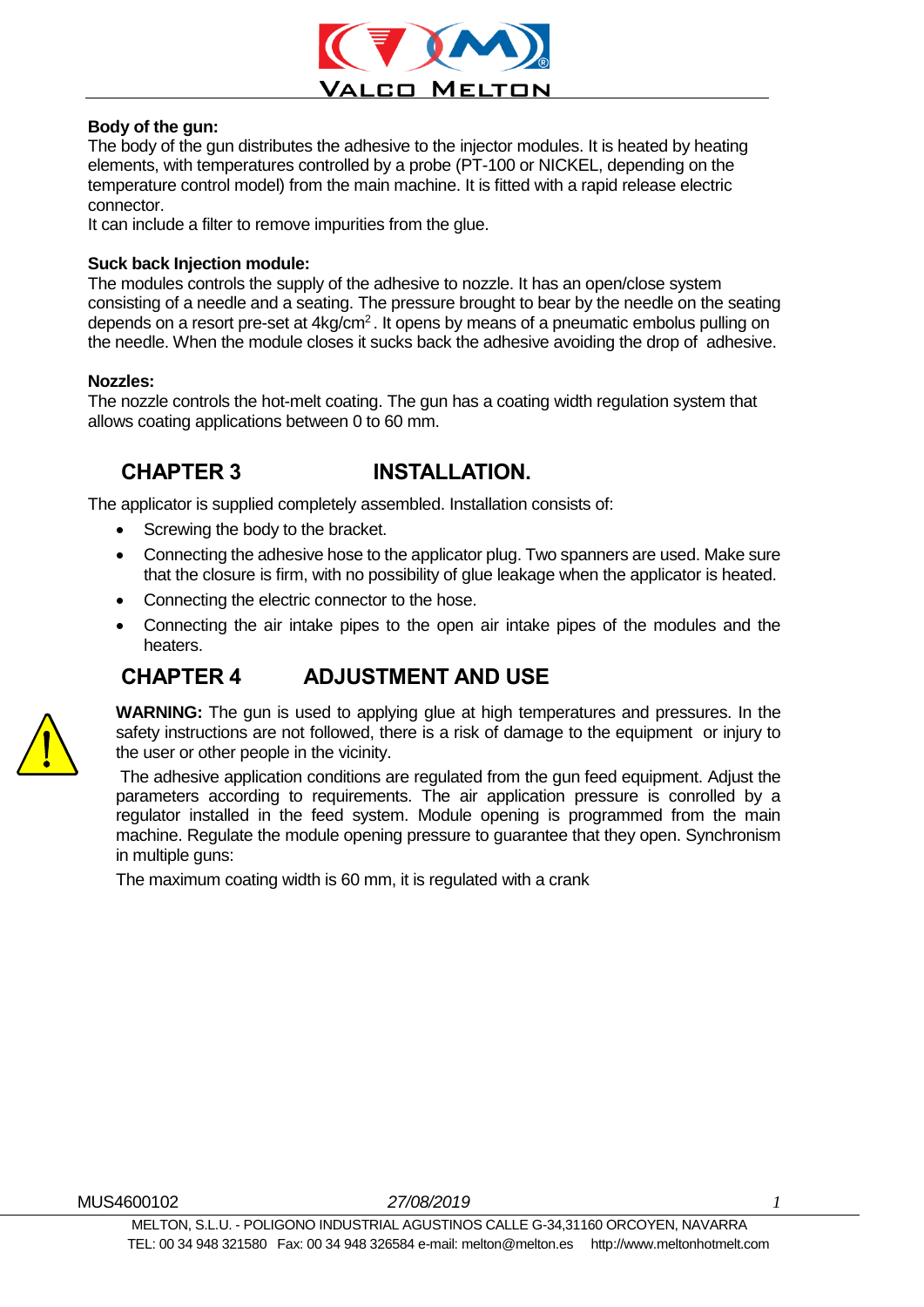



# **CHAPTER 5 MAINTENANCE**

**WARNING:** Before performing maintenance on and/or cleaning the applicator, wear goggles, gloves and long sleeves to prevent burns from splashes of hot glue.

Keep the applicator free from traces of adhesive. If you use a cleaning agent, make sure that it is compatible with the adhesive employed. In case of doubt, contact the adhesive manufacturer. Check the condition of the connecting plugs and the electric connector.

Keep the nozzles clean. Clean whenever you detect a faulty application.

If the gun has a filter, clean it regularly to prevent it from becoming blocked.

#### **Cleaning the nozzle:**

The nozzle can become blocked when the filter or mini-filter mesh is faulty o when the hoses and guns have produced carbon deposits from subjecting the adhesive to temperatures higher than those recommended by the manufacturer.

If crystallisation occurs or carbon deposits are formed, it may be necessary to change the hoses or guns.

Disassemble the nozzle and clean all the elements with solvent.



Never clean the nozzle with bits or devices with flames (cigarette lighters, blow torches, etc.). This could cause major damage.

MUS4600102 *27/08/2019 2*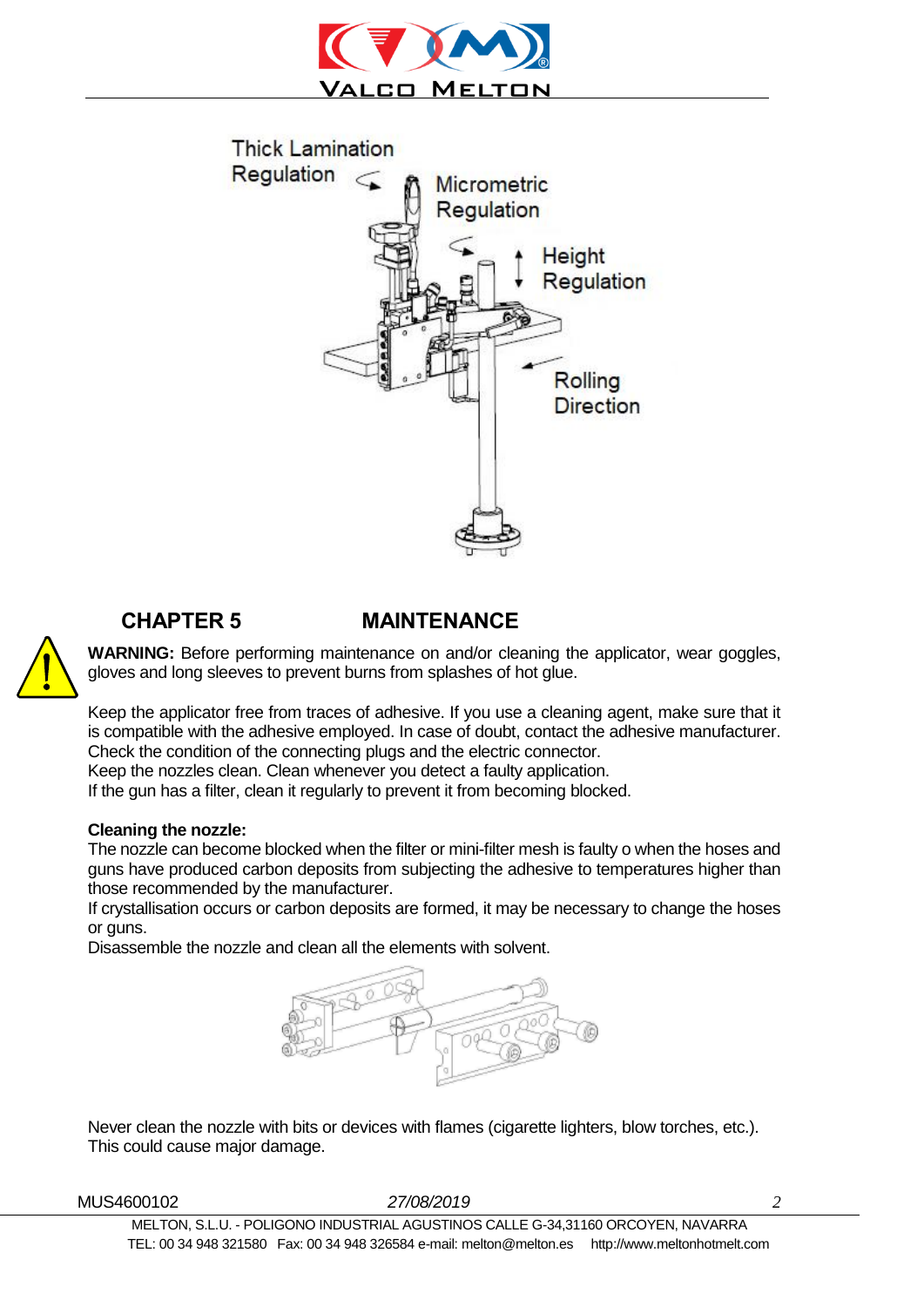

# **CHAPTER 6 PROBLEM-SOLVING**

| Problem                                                                                | Possible Cause                                                    | Solution.                                                                                                            |  |  |
|----------------------------------------------------------------------------------------|-------------------------------------------------------------------|----------------------------------------------------------------------------------------------------------------------|--|--|
| 1. No glue output.                                                                     | Low level of glue in<br>the main machine or<br>main machine fault | Check that there is glue in<br>the tank and that the main<br>machine is in good working<br>order                     |  |  |
|                                                                                        | Fault in the module<br>open/close<br>mechanism                    | condition<br>Check<br>of<br>and module<br>modules<br>open/close air circuit                                          |  |  |
|                                                                                        | Blocked nozzle                                                    | Clean nozzle                                                                                                         |  |  |
| Glue leak<br>$2^{\circ}$<br>through the nozzle<br>when the machine<br>is not operating | Fault in the module<br>open/close<br>mechanism                    | Check the condition of<br>and<br>module<br>modules<br>open/close air circuit                                         |  |  |
|                                                                                        | Module<br>open/close<br>seating soiled                            | Clean seating and needle                                                                                             |  |  |
| 3. Glue leak in the I<br>module connection<br>area                                     | Fault in open/close<br>mechanism gaskets                          | Replace module gaskets                                                                                               |  |  |
|                                                                                        | Module<br>badly<br>secured or module<br>O-rings worn              | Replace O-rings<br>and<br>secure the module properly                                                                 |  |  |
| 4.<br>Glue<br>leak<br>through nozzle air<br>outlets                                    | Nozzle closure fault                                              | Check that the nozzle is<br>tight. If damaged, replace                                                               |  |  |
| 5. Overheated body<br>or air heater                                                    | Main<br>machine<br>temperature<br>control<br>fault                | Check<br>temperature<br>adjustment and that the<br>main machine is in good<br>working order                          |  |  |
|                                                                                        | Temperature<br>probe<br>fault                                     | Check probe                                                                                                          |  |  |
| 6. The body or the<br>air heater is not<br>heated                                      | Main<br>machine<br>temperature control<br>fault                   | Check<br>temperature<br>adjustment and that the<br>machine<br>main<br>and<br>connectors are in good<br>working order |  |  |
|                                                                                        | Heating element fault                                             | Check heating element                                                                                                |  |  |
|                                                                                        | Temperature<br>probe<br>fault                                     | Check probe                                                                                                          |  |  |

## **CHAPTER 7 REPAIRS**

### **Changing the probe or heating element.**

Switch off the electric connection between the hose and the applicator before replacing either of these two parts.

- **1** Release the M4 screws securing the cover to the body of the applicator.
- **2** Remove the part to be changed (heating element, probe) from its housing).
- **3** Release the part to be replaced from the terminal, or cut the wires at a distance of 60 / 70 mm.

MUS4600102 *27/08/2019 3*